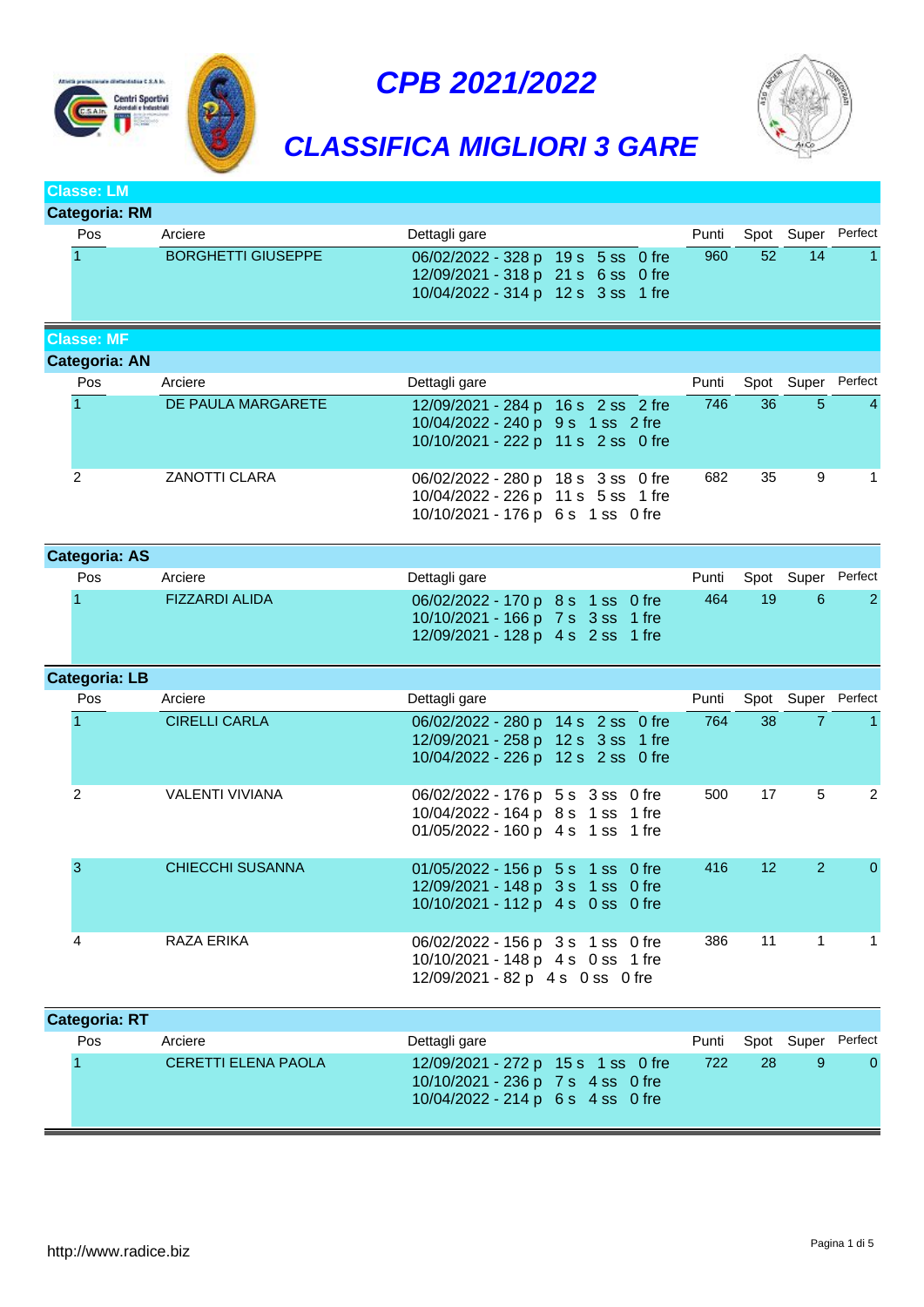





## *CLASSIFICA MIGLIORI 3 GARE*

## **Classe: MM**

| Categoria: AN |                          |                                                                                                                |  |       |    |            |          |
|---------------|--------------------------|----------------------------------------------------------------------------------------------------------------|--|-------|----|------------|----------|
| Pos           | Arciere                  | Dettagli gare                                                                                                  |  | Punti |    | Spot Super | Perfect  |
|               | <b>SALVINI ANTONELLO</b> | 10/04/2022 - 354 p 18 s 6 ss 1 fre<br>06/02/2022 - 342 p 19 s 6 ss 0 fre<br>12/09/2021 - 268 p 11 s 3 ss 2 fre |  | 964   | 48 | 15         | -3       |
| っ             | DI VENTURA VALENTINO     | 06/02/2022 - 302 p 14 s 6 ss 0 fre<br>12/09/2021 - 246 p 12 s 3 ss 0 fre<br>10/10/2021 - 238 p 11 s 3 ss 0 fre |  | 786   | 37 | -12        | $\Omega$ |

| <b>Categoria: AS</b> |                         |                                                                                                                          |       |     |                    |              |
|----------------------|-------------------------|--------------------------------------------------------------------------------------------------------------------------|-------|-----|--------------------|--------------|
| Pos                  | Arciere                 | Dettagli gare                                                                                                            | Punti |     | Spot Super Perfect |              |
|                      | <b>MARINI LUCIANO</b>   | 10/04/2022 - 234 p 10 s 2 ss 0 fre<br>06/02/2022 - 208 p 4 s 1 ss 0 fre<br>12/09/2021 - 190 p 10 s 3 ss 1 fre            | 632   | 24  | $6^{\circ}$        | $\mathbf{1}$ |
| 2                    | <b>FRANZINI GINO</b>    | 06/02/2022 - 248 p 12 s 1 ss 0 fre<br>12/09/2021 - 174 p 8 s 1 ss 0 fre<br>01/05/2022 - 172 p 3 s 0 ss 0 fre             | 594   | 23  | $\overline{2}$     | 0            |
| 3                    | DALL'ERA PIERDOMENICO   | 06/02/2022 - 218 p 8 s 2 ss 0 fre<br>10/04/2022 - 188 p 7 s 0 ss 0 fre<br>12/09/2021 - 168 p 6 s 0 ss 1 fre              | 574   | 21  | 2                  | 1.           |
| 4                    | <b>BELLERI MAURIZIO</b> | 06/02/2022 - 196 p 8 s 3 ss 0 fre<br>12/09/2021 - 178 p 5 s 0 ss 1 fre<br>01/05/2022 - 86 p 2 s 1 ss 0 fre               | 460   | 15  | 4                  | 1            |
| 5                    | POLI ALESSANDRO         | 06/02/2022 - 148 p 4 s 1 ss 0 fre<br>10/10/2021 - 122 p 3 s 0 ss 0 fre<br>12/09/2021 - 106 p 3 s 1 ss 1 fre              | 376   | 10  | 2                  | 1.           |
| <b>Categoria: FS</b> |                         |                                                                                                                          |       |     |                    |              |
| Pos                  | Arciere                 | Dettagli gare                                                                                                            | Punti |     | Spot Super Perfect |              |
| $\mathbf{1}$         | <b>ZANETTI MICHELE</b>  | 12/09/2021 - 520 p 38 s 19 ss 10 fre 1510<br>10/04/2022 - 508 p 36 s 12 ss 15 fre<br>01/05/2022 - 482 p 34 s 19 ss 9 fre |       | 108 | 50                 | 34           |
| 2                    | RONCHI ALESSANDRO       | 12/09/2021 - 484 p 36 s 13 ss 10 fre 1408<br>06/02/2022 - 464 p 34 s 21 ss 0 fre<br>01/05/2022 - 460 p 35 s 10 ss 5 fre  |       | 105 | 44                 | 15           |
| 3                    | PEDRONI ANTONELLO       | 06/02/2022 - 434 p 31 s 17 ss 0 fre<br>01/05/2022 - 420 p 30 s 9 ss 6 fre<br>12/09/2021 - 408 p 30 s 9 ss 3 fre          | 1262  | 91  | 35                 | 9            |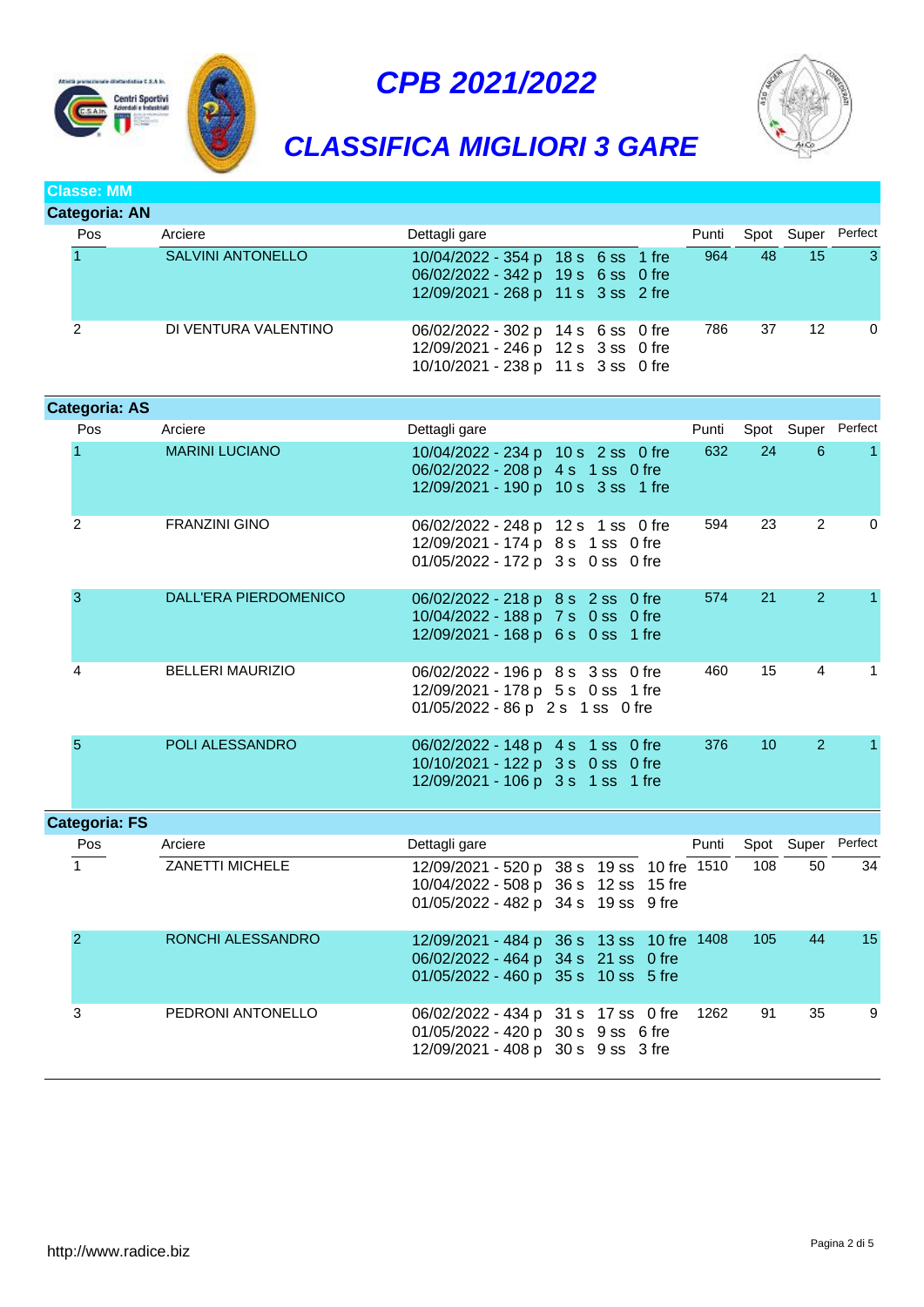



# *CLASSIFICA MIGLIORI 3 GARE*

| Categoria: LB |                         |                                                                                                              |       |    |            |         |
|---------------|-------------------------|--------------------------------------------------------------------------------------------------------------|-------|----|------------|---------|
| <b>Pos</b>    | Arciere                 | Dettagli gare                                                                                                | Punti |    | Spot Super | Perfect |
|               | <b>GHIDINI ENNIO</b>    | 12/09/2021 - 242 p 8 s 0 ss 1 fre<br>06/02/2022 - 216 p 9 s 1 ss 0 fre<br>10/10/2021 - 210 p 10 s 0 ss 2 fre | 668   | 27 |            | -3      |
| 2             | <b>VIANELLI SILVANO</b> | 01/05/2022 - 212 p 8 s 4 ss 1 fre<br>06/02/2022 - 210 p 8 s 2 ss 0 fre<br>12/09/2021 - 188 p 10 s 2 ss 0 fre | 610   | 26 | 8          |         |

| <b>Categoria: RM</b> |                        |                                                                                                                |       |             |                 |                    |
|----------------------|------------------------|----------------------------------------------------------------------------------------------------------------|-------|-------------|-----------------|--------------------|
| Pos                  | Arciere                | Dettagli gare                                                                                                  | Punti |             |                 | Spot Super Perfect |
|                      | <b>GALERI MANUEL</b>   | 06/02/2022 - 358 p 24 s 6 ss 0 fre<br>10/04/2022 - 334 p 19 s 6 ss 4 fre<br>01/05/2022 - 318 p 18 s 0 ss 1 fre | 1010  | 61 <b>C</b> | 12 <sup>°</sup> | -5                 |
| 2                    | PEDRINI LUCA           | 06/02/2022 - 290 p 14 s 3 ss 0 fre<br>12/09/2021 - 254 p 11 s 1 ss 0 fre<br>10/04/2022 - 232 p 8 s 1 ss 1 fre  | 776   | 33          | 5               | 1                  |
| 3                    | <b>VIOTTI MAURIZIO</b> | 01/05/2022 - 270 p 10 s 5 ss 0 fre<br>06/02/2022 - 254 p 11 s 0 ss 0 fre<br>10/04/2022 - 250 p 9 s 4 ss 2 fre  | 774   | 30          | 9               | $\mathcal{P}$      |
| 4                    | BORGHETTI ANDREA       | 06/02/2022 - 350 p 17 s 9 ss 0 fre<br>01/05/2022 - 228 p 5 s 2 ss 1 fre<br>10/04/2022 - 192 p 8 s 1 ss 0 fre   | 770   | 30          | $12 \,$         | 1                  |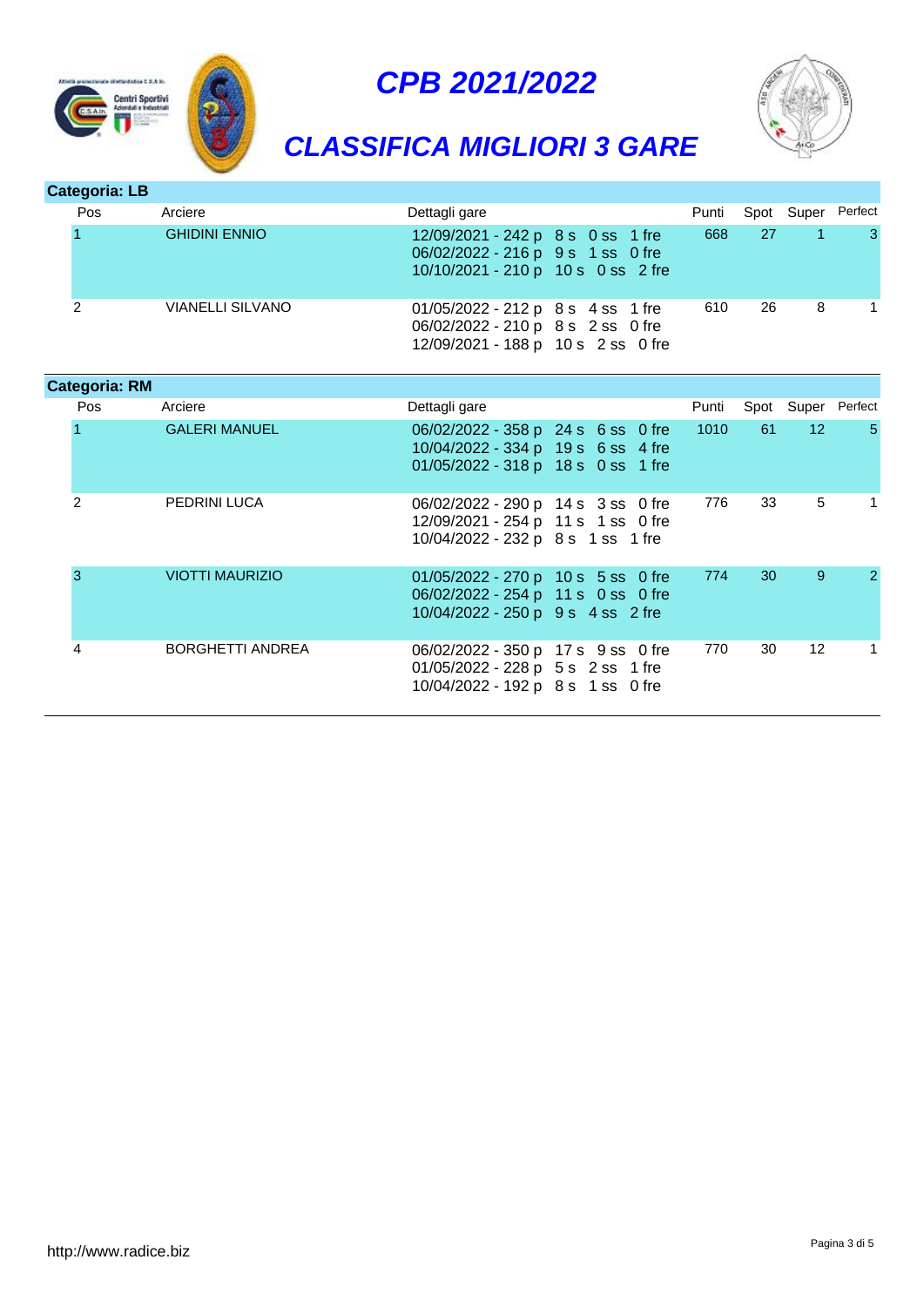



# *CLASSIFICA MIGLIORI 3 GARE*



| <b>Categoria: RT</b> |                              |                                                                                                                |       |    |                |                    |
|----------------------|------------------------------|----------------------------------------------------------------------------------------------------------------|-------|----|----------------|--------------------|
| Pos                  | Arciere                      | Dettagli gare                                                                                                  | Punti |    |                | Spot Super Perfect |
| 1                    | <b>OLLARGIU GIULIANO</b>     | 06/02/2022 - 392 p 25 s 6 ss 0 fre<br>12/09/2021 - 310 p 17 s 6 ss 2 fre<br>10/04/2022 - 308 p 18 s 4 ss 2 fre | 1010  | 60 | 16             | $\overline{4}$     |
| 2                    | <b>CAMPANA MICHELE</b>       | 06/02/2022 - 290 p 17 s 7 ss 0 fre<br>10/04/2022 - 266 p 15 s 3 ss 1 fre<br>01/05/2022 - 200 p 8 s 5 ss 1 fre  | 756   | 40 | 15             | $\overline{2}$     |
| 3                    | <b>MARIOTTI ANGELO</b>       | 10/04/2022 - 264 p 12 s 3 ss 1 fre<br>01/05/2022 - 248 p 13 s 1 ss 2 fre<br>06/02/2022 - 228 p 6 s 3 ss 0 fre  | 740   | 31 | $\overline{7}$ | 3                  |
| 4                    | <b>FOLCHI DIMITRI</b>        | 06/02/2022 - 230 p 6 s 3 ss 0 fre<br>10/04/2022 - 222 p 9 s 2 ss 0 fre<br>12/09/2021 - 178 p 6 s 1 ss 0 fre    | 630   | 21 | 6              | $\Omega$           |
| $\overline{5}$       | <b>GANDAGLIA DOMENICO</b>    | 06/02/2022 - 222 p 7 s 1 ss 0 fre<br>10/04/2022 - 190 p 8 s 1 ss 0 fre<br>01/05/2022 - 170 p 5 s 0 ss 1 fre    | 582   | 20 | $\overline{2}$ | $\mathbf{1}$       |
| 6                    | ANDREOLI ANDREA              | 10/04/2022 - 228 p 9 s 2 ss 0 fre<br>12/09/2021 - 180 p 4 s 1 ss 0 fre<br>10/10/2021 - 154 p 5 s 0 ss 1 fre    | 562   | 18 | 3              | 1                  |
| 7                    | <b>NOBILINI LUCA</b>         | 10/04/2022 - 206 p 9 s 2 ss 1 fre<br>12/09/2021 - 188 p 10 s 2 ss 0 fre<br>10/10/2021 - 154 p 7 s 1 ss 0 fre   | 548   | 26 | $5\phantom{1}$ | 1.                 |
| 8                    | <b>MARCHETTI MARCANTONIO</b> | 06/02/2022 - 196 p 6 s 3 ss 0 fre<br>10/10/2021 - 186 p 8 s 1 ss 0 fre<br>12/09/2021 - 160 p 6 s 0 ss 0 fre    | 542   | 20 | $\overline{4}$ | 0                  |
| 9                    | PASETTO LEONARDO             | 12/09/2021 - 222 p 9 s 2 ss 0 fre<br>10/10/2021 - 156 p 4 s 1 ss 0 fre<br>01/05/2022 - 154 p 5 s 1 ss 0 fre    | 532   | 18 | $\overline{4}$ | $\mathbf{0}$       |